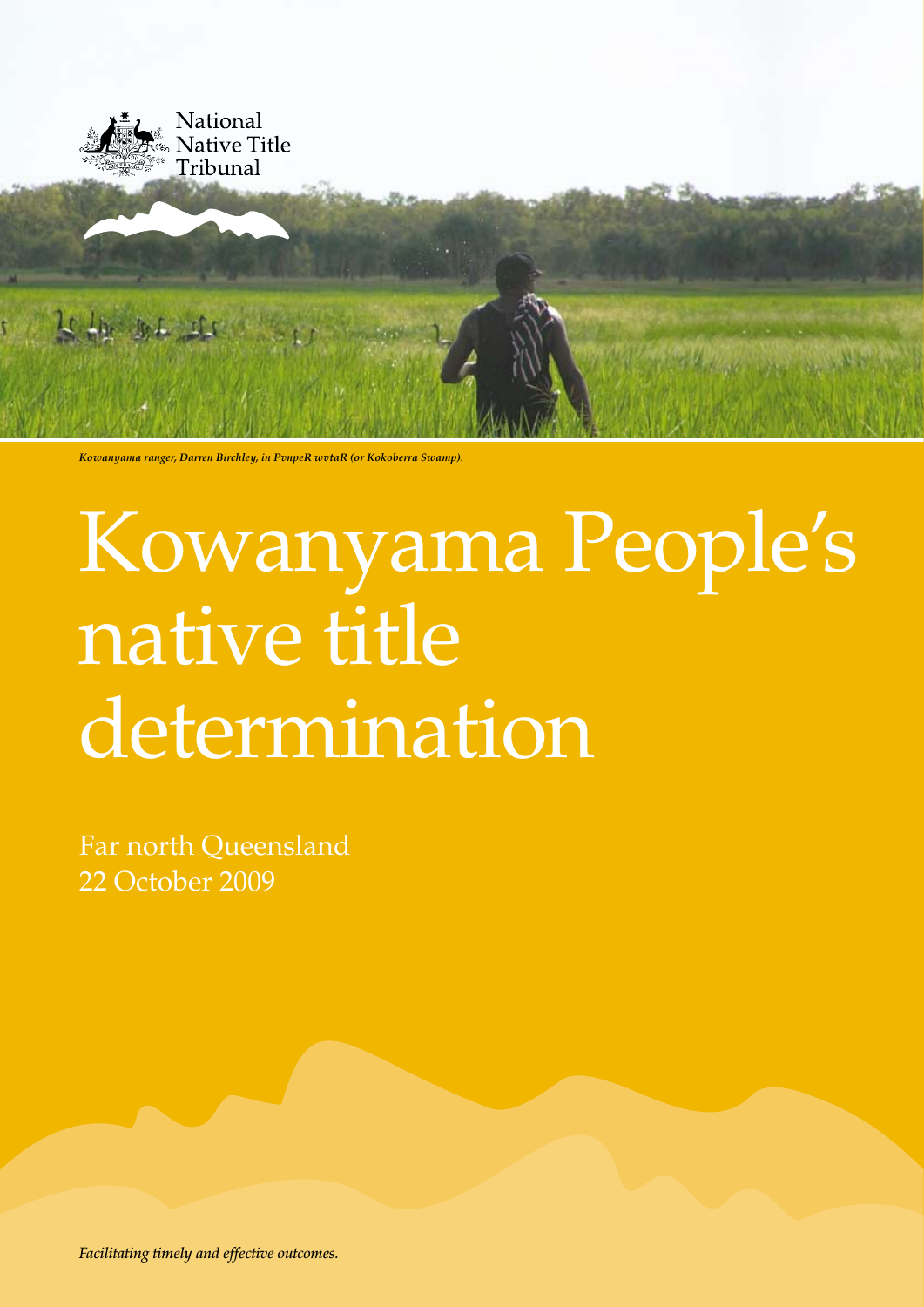# The Kowanyama People's rights

On 22 October 2009, the Federal Court of Australia made a consent determination recognising the Kowanyama People's native title rights over about 2,731sq km of land and waters in south-western Cape York, 460 km northwest of Cairns.

It is the first time the Kowanyama People's native title rights have been recognised under Australian law.

The consent determination settles one segment (Part A) of the Kowanyama People's 19,800sq km native title claim. The group has taken a three-staged approach to their pursuit of native title recognition with Parts B and C, the remaining segments of their claimed area, yet to be settled.

The Part A determination area is south of the Coleman River and north of Topsy Creek from the coastline of the Gulf of Carpentaria in the west to the Mitchell Alice Rivers National Park in the east and a coastal strip of sea and coastline from the Coleman River in the north to a point about 4.5 km south of the Staaten River in the south.

#### **Exclusive native title rights recognised**

The Federal Court has recognised the Kowanyama



People's exclusive native title rights over about 2,518sq km of Deed of Grant in Trust land in the claimed area. This means the native title holders have the right to possess, occupy, use and enjoy this area exclusively.

#### **Non-exclusive native title rights recognised**

The Kowanyama People's non-exclusive native title rights have been recognised over about 213sq km of sea, beach and tidal areas.

Their non-exclusive rights over the land areas include to:

- access, traverse and camp on the areas
- light fires for cultural, spiritual or domestic purposes
- take, use, share and exchange traditional natural resources for non-commercial, cultural, spiritual, personal, domestic or communal purposes
- maintain and protect places of importance and areas of significance under their traditional laws and customs.

Their non-exclusive rights to the water include to:

- hunt, fish and gather for non-commercial, cultural, spiritual, personal, domestic or communal purposes
- take and use the water for non-commercial cultural, spiritual, personal, domestic or communal purposes.

## What the consent determination means

A determination is a decision by the Federal Court about whether native title exists in a claimed area. This consent determination followed agreement between the Part A parties to the Kowanyama People's native title claim. Given that the parties had reached an agreement, the Court made the determination after it was satisfied that the native title claimants had established their continuous connection to the determination area in accordance with their traditional laws and customs.

Respondent parties to Part A of the Kowanyama People's native title claim were:

- Commonwealth Government
- Queensland Government
- Kowanyama Aboriginal Shire Council
- Telstra
- commercial fishers, members of the Queensland Seafood Industry Association.

During negotiations the respondent parties agreed to recognise the Kowanyama People as the native title holders of the determination area. They also agreed on how their respective rights and interests would coexist with the native title rights.

*Kowanyama trainee rangers Clive Charlie and Lynette Greenwool examining a map.*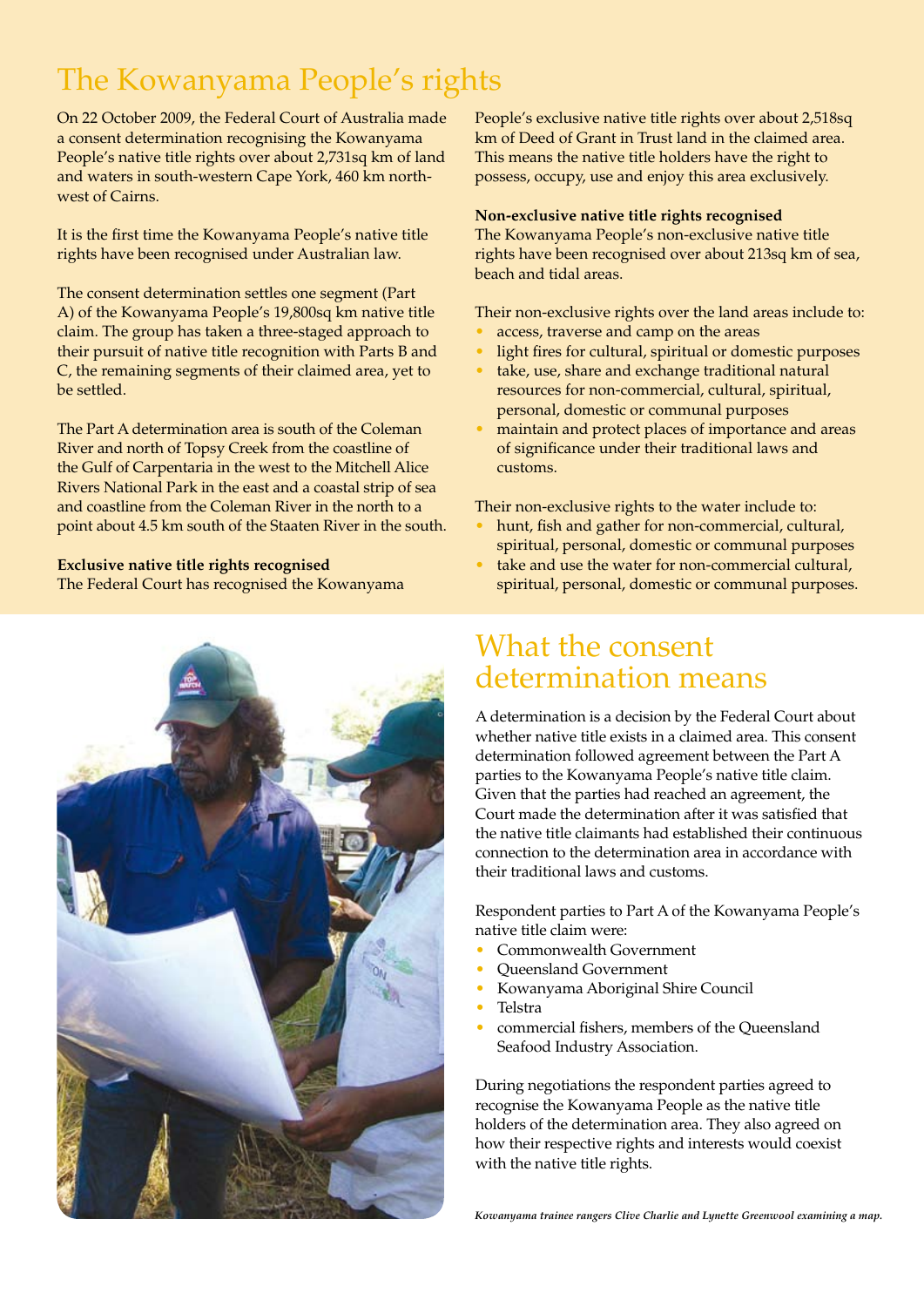# Stepping stones

#### **1990**

The Kowanyama Aboriginal Land and Natural Resource Management Office was established.

#### **25 March 1997**

The Kowanyama People lodged a native title application with the National Native Title Tribunal over 22,303sq km of land and waters in south-western Cape York.

#### **25 March 1997–10 September 1999**

The claim was registered with the National Native Title Tribunal. **24 December 2001**

Following amendments to the Native Title Act 1993, the Tribunal applied the registration test to the claim, as required under the amended Act, and it was entered into the Tribunal's Register of Native Title Claims.

#### **June 2008**

The State Minister, Cape York Land Council (CYLC) and Federal Attorney-General agreed in-principle to further develop the CYLC's proposal to resolve the claim through a regional framework process.

#### **20 August 2008**

The Federal Attorney-General, Queensland Government and CYLC issued a joint communiqué about negotiations to resolve native title, tenure and related issues on a regional basis in the Cape, which confirmed the Kowanyama claim as a high priority.

#### **4 September 2008**

The Federal Court endorsed the proposed staged approach to resolve the claim.

#### **From December 2008 to September 2009**

The Kowanyama People established their Prescribed Body Corporate to work with their Kowanyama Aboriginal Land and Natural Resource Management Office. The Part A parties met and attended a series of mediation conferences convened by the Tribunal, which focused on the parties' interests.

#### **30 September 2009**

The Federal Court amended the native title claim's sea area, reducing the total claim area to 19,800sq km and confirmed listing of the claim for part determination by the Court in October 2009.

*"It's a good thing that our native title rights have finally been recognised, and these are rights that we have been practising for years. I think it's fantastic—it makes us feel we are part of this country. It's something we should pass down to our future generations—it's ongoing."* 

#### **Wendy Wust,** *Member of the Kowanyama group and Yir Yoront woman*

*"We're happy about this whole thing. It's good that it's been recognised by white man now. It's been a long time coming. We've known our traditional lore and our traditional land all our lives, growing up. I've got my track from my grandmother's place to my grandfather's place. I've been walking through my country with my bare feet. I'm proud that I've known all this land."* **Priscilla Major,** *Kokoberra person, language name Maitr' Kiley, mother of Australian of the Year, Tania Major.*

*"The land and sea are very important to the Kowanyama People. We've been managing the land and country as much as we can now but it's good to see the determination so the traditional owners can take ownership and manage it properly."* **Lesley Gilbert,** *Member of the Kowanyama group*

## Relationship between the native title rights and other rights

This consent determination recognises the Kowanyama People's native title rights and interests while protecting the rights of the other parties. If there are inconsistencies, the other parties' rights will take precedence over the native title rights.

All of the groups will exercise their rights in accordance with Federal and Queensland laws. The Kowanyama People will exercise their rights in accordance with their traditional laws and customs.

# Managing the native title rights

The Abm Elgoring Ambung Aboriginal Corporation has been nominated as the prescribed body corporate to manage the Kowanyama People's native title rights and interests. The body is incorporated under the *Corporations (Aboriginal and Torres Strait Islander) Act 2006* (Cwlth). The work of the Kowanyama Aboriginal Land and Natural Resource Management Office continues, with staff having increased from two in 1990 to 14 in 2009.

### Next stage for the Kowanyama People

The journey towards native title recognition is not over for the Kowanyama People. Now that they have achieved legal recognition of their native title rights to 2,731sq km of their claimed area (Part A), they will start negotiations with parties over the next stage of their claimed area, Part

B, which will include pastoral leases. The parties aim to settle native title over this area through another consent determination. The third and final stage of their claim area will be over the Kowanyama township area.